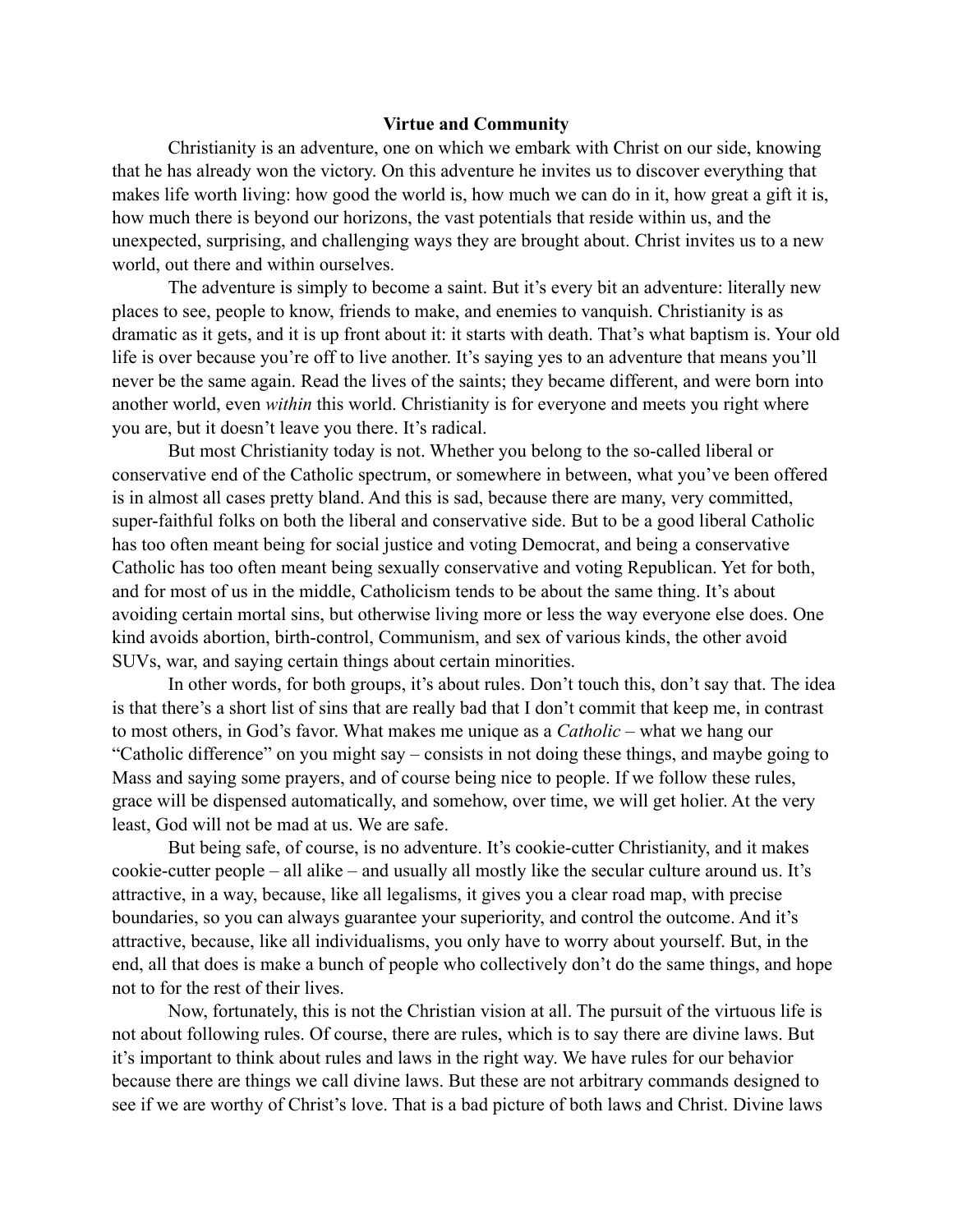are simply expressions of who God is. God is merciful, so, to be like God, don't be judgmental. God is just, so, to be like God, don't oppress the poor. God is pure, so, to be like God, don't hook up with other people's wives. These laws show up in our conscience, in the Bible, and in Church teaching, in order to tell us what God is like. They are meant to be signposts calling us to greater intimacy with Him. And, like any relationship, developing intimacy is a process of discovering the Other, and at the same time discovering yourself. In the Church we do this primarily in imitating the life of Jesus, and enacting it in the Mass and our lives. When we do that we find that, like light through diamond, God's will for us gets refracted into a million different colors, and touches all the infinite complexity of our lives. And that *is* an adventure because, with God's help, it's for *you* to figure out.

In other words, you can't be good just by not being bad. Sitting at home in your chair, safely not committing any sins, will not take you to the heights you are made for. Christ's call to the fishermen in the Gospel, to leave everything behind, get out of their boat and follow him, is, in one way or another, his call to all of us. The Apostles had to be remade by all their adventures: by leaving everything, by poverty, by Christ's teaching, by persecutions, and by their own fellowship. This means the Christian life is open-ended: you don't know what you're getting into. You don't know what all the answers will be. You don't know where you'll go, or what you'll do. If the drama of the Scriptures is any indication, it will not always be easy, and it will often not feel safe. Someone once said, after all, that it is in losing your life that you will find it, and it is in dying that you are born to eternal life.

And so, on this adventure, rules will not get us very far. We'll have to *find* the path along the way, and this for the very good reason that there is no set of rules that will cover every circumstance in life. Rules are fixed, life is infinitely variable; rules do not fit the world; *lives* fit the world*.* We have to *act* every day, and to be able to act *well,* without following a rule every step of the way is what Christians call the life of *virtue.* You'll have to *discover* and, in most cases, in light of the Gospel, judge for yourself what to do. You might say, then, that the Saints are those who get really good at not following the rules.

But judging for yourself does not mean judging alone. Because being a member of the Church means that Christian morality is going to involve more than just me and God. *Together*, *we* are going to have to think, and work, and strive, and reach, and change, and become something other than we are. That's what it means to progressively "put on Christ", and we cannot put him on without putting on his Body – the Church. That means other people. Like children growing up, growing in virtue takes good examples, which in part is why we have the lives of the saints. But it also, as every parent knows, takes people right around you every day that teach you how to live.

This means that virtue and vice, saints and sinners, are in the first place kinds of *communities.* There are only individual sinners and saints because their communities have made them that way. The kind of people we are around will determine the kind of people we are. The habits of our primary society will be our habits. In other words, "Bad company," Saint Paul says, "corrupts good character." The reverse is also true. Yet we are so used to thinking as isolated individuals that it is very hard to see just how alike each other most of us are! And that's because people that live together, that share habits and language and physical environments, also share character.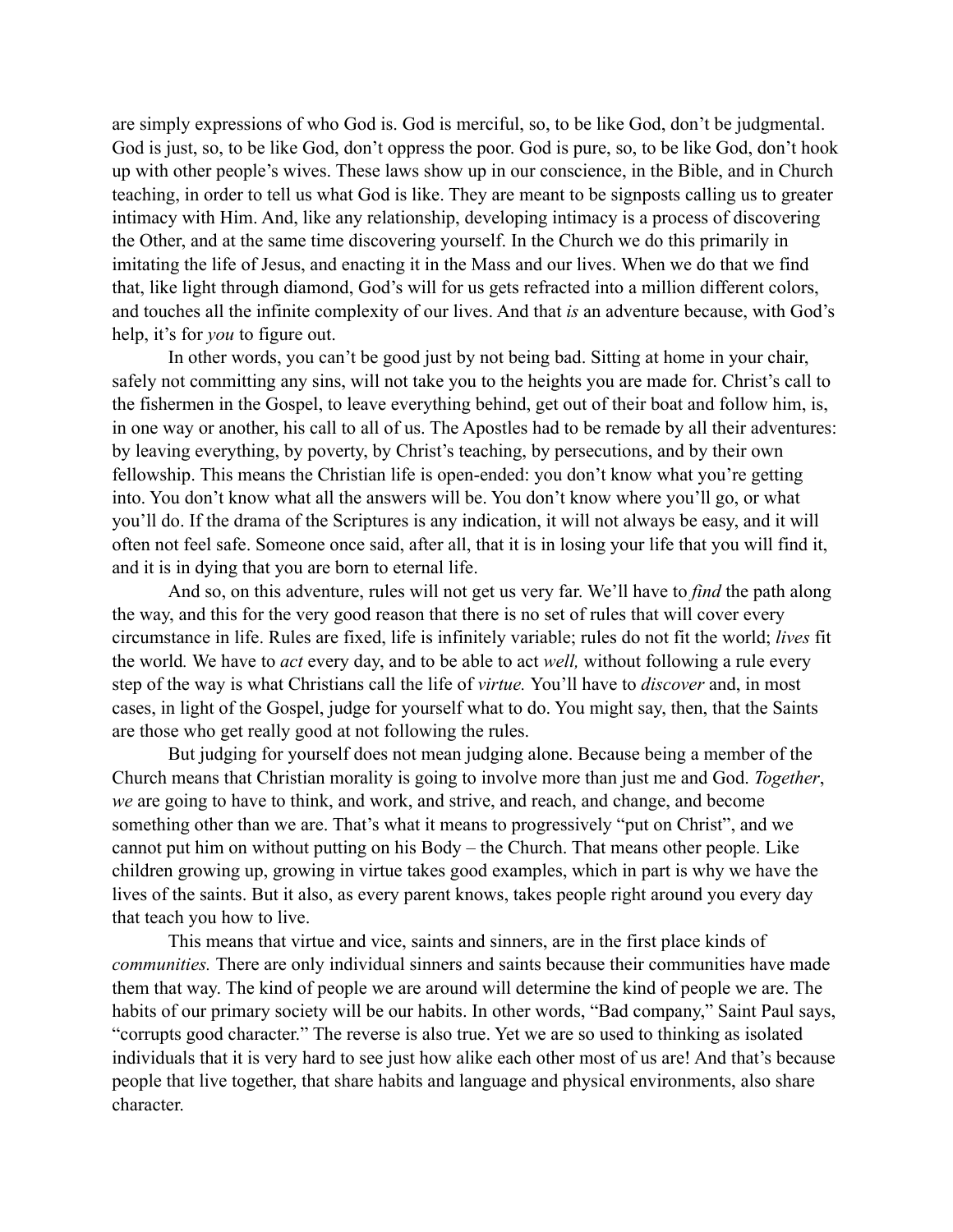And so it is that the Church's great masters of the moral and spiritual life have always placed their teaching in the context of communities with distinctive practices. For that, after all, is what the Church is. No one has been more influential a teacher of the virtues than St. Thomas Aquinas. Yet sometimes St. Thomas's lists of virtues and vices, as well as those found in many prayer books, are read as if we were meant to get these virtues simply by sitting down, looking inward at our own soul, and trying really hard. If you do this, and follow the right rules, it might seem, you've done what God wants. But this is not at all what St Thomas, nor the Church, has in mind. Thomas did his writing in the context of a medieval friary, and it presumes that cultivating these virtues took place in *that* rich and complex set of community practices: not only the Eucharist, but practices such as hospitality, caring for the sick, sharing meals, raising children (ideally not their own), corporate prayer, growing food, as well as all the corporeal and spiritual works of mercy. His writings on the virtues are a call to community, a call to turn outward, not to more intensive focus on yourself.

The Christian life, then, is about holiness, but holiness doesn't happen outside of communities of Christian practice. And this is yet another thing the Catholic Worker offers us. Let's take one example of the way this played out in Maurin's vision. He said that in hospitality houses people learned "the art of human contacts." In the face of the social individualism of his own day, it was clear that it was increasingly easy for people to shelter themselves with modern conveniences, buy themselves peace and quiet, and exempt themselves from the difficult task of learning to live with other people, especially the poor. But he also knew this was spiritually dangerous. For it is easy, when it is just me, myself, and I, to take a pretty rosy view of myself. I don't anger easily, I think about God regularly, I am tolerant, not judgmental, impatient, proprietary or greedy, I am "for" the poor, and in general I'm a fairly competent master of my soul.

But a hospitality house demands negotiations with our neighbors that are not on our own terms. We come to see that our serene sense of virtue was largely based on the premise of our own control. Time and again members or visitors to hospitality houses (and I certainly include myself here) report finding parts of themselves that they didn't know existed: frustration, cynicism of others, even certain racist or classist attitudes. What life at the house has unearthed, that is, was our own pride, and a host of other vices. We think we are better than the people we live with. And we didn't know it until we had our virtue tested by being around other people, and especially around people who were really different than us. The first thing, then, community trains us in is humility. We come to know not just that we were wrong about our superiority and our own virtue, not just that there's plenty of work to do on our own souls, but also that precisely the people, often the poor, whose habits we instinctively despise, are exactly those people we need in order to grow in virtue. We find that we are often *worse* than the poor, and that it is not that they need our help, but that we need theirs.

Our vices were festering in our isolation, and we didn't know it. Life together gives us a way of recognizing that, and an arena for becoming more like Christ. And of course what we do in this arena is train ourselves. Virtues are not produced by thinking hard, or even just praying hard, but by doing certain actions over and over. We use our bodies to get to our souls. Like anything human, practice, with God's help, makes perfect. Dorothy Day used to say that she had stopped worrying about what people *said*, and only put stock in what they *did.* In a hospitality